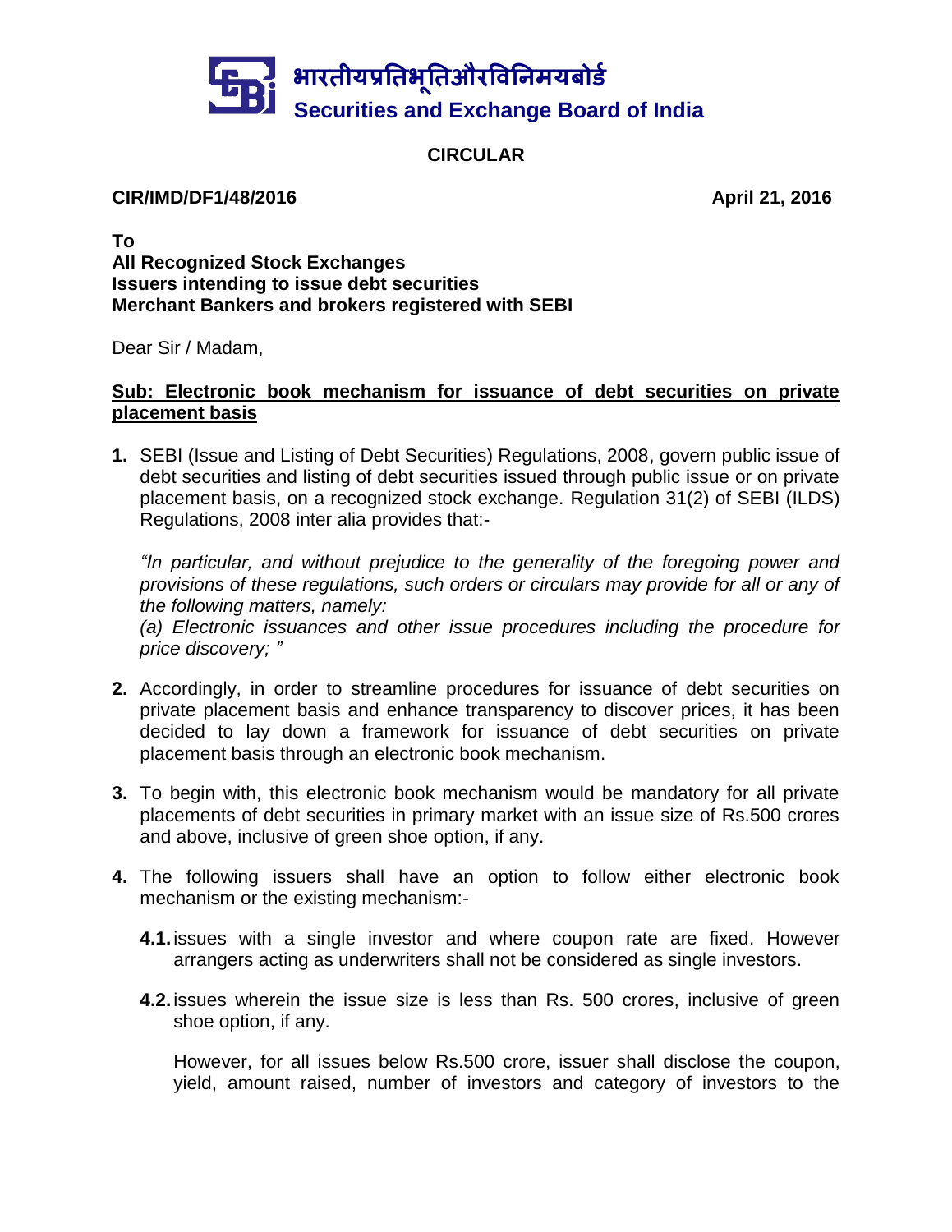

Electronic Book Provider and/ or to the information repository for corporate debt market as notified by SEBI, in the format as specified.

## **5. Electronic book provider**

- **5.1.**The electronic book mechanism shall be provided by recognized stock exchange(s) only after obtaining prior approval from SEBI.
- **5.2.**Such recognized stock exchange(s) referred to in Para 5.1 above shall be referred to as Electronic Book Provider ("EBP").
- **5.3.**The following shall be eligibility conditions for a recognised stock exchange to act as EBP:-
	- **5.3.1.** EBP shall provide an on-line platform for receiving bids in private placement of debt securities.
	- **5.3.2.** EBP shall own website/ URL (hereinafter referred to as bidding portal) on which it proposes to offer its services.
	- **5.3.3.** EBP shall have all the necessary infrastructure like adequate office space, equipments, risk management capabilities, manpower and other information technology infrastructure to effectively discharge the activities of EBP.
	- **5.3.4.** EBP shall ensure that there is adequate backup, disaster management and recovery plans for the electronic book mechanism so provided by EBP.
	- **5.3.5.** The EBP shall ensure safety, secrecy, integrity and retrievability of data.
	- **5.3.6.** The electronic book mechanism so provided by EBP would be subject to periodic audit by Certified Information Systems Auditor (CISA) under Annual System Audit prescribed by SEBI.

## **6. Participants in Electronic book mechanism**

## **6.1.Issuer**

**6.1.1.** Issuer shall have the same meaning as assigned under regulation 2(g) of ILDS Regulations, 2008.

## **6.2.Arranger, if any, appointed by the issuer**

**6.2.1.** Merchant Bankers, RBI registered Primary Dealers or any other registered intermediaries as notified by SEBI from time to time, may act as the arranger.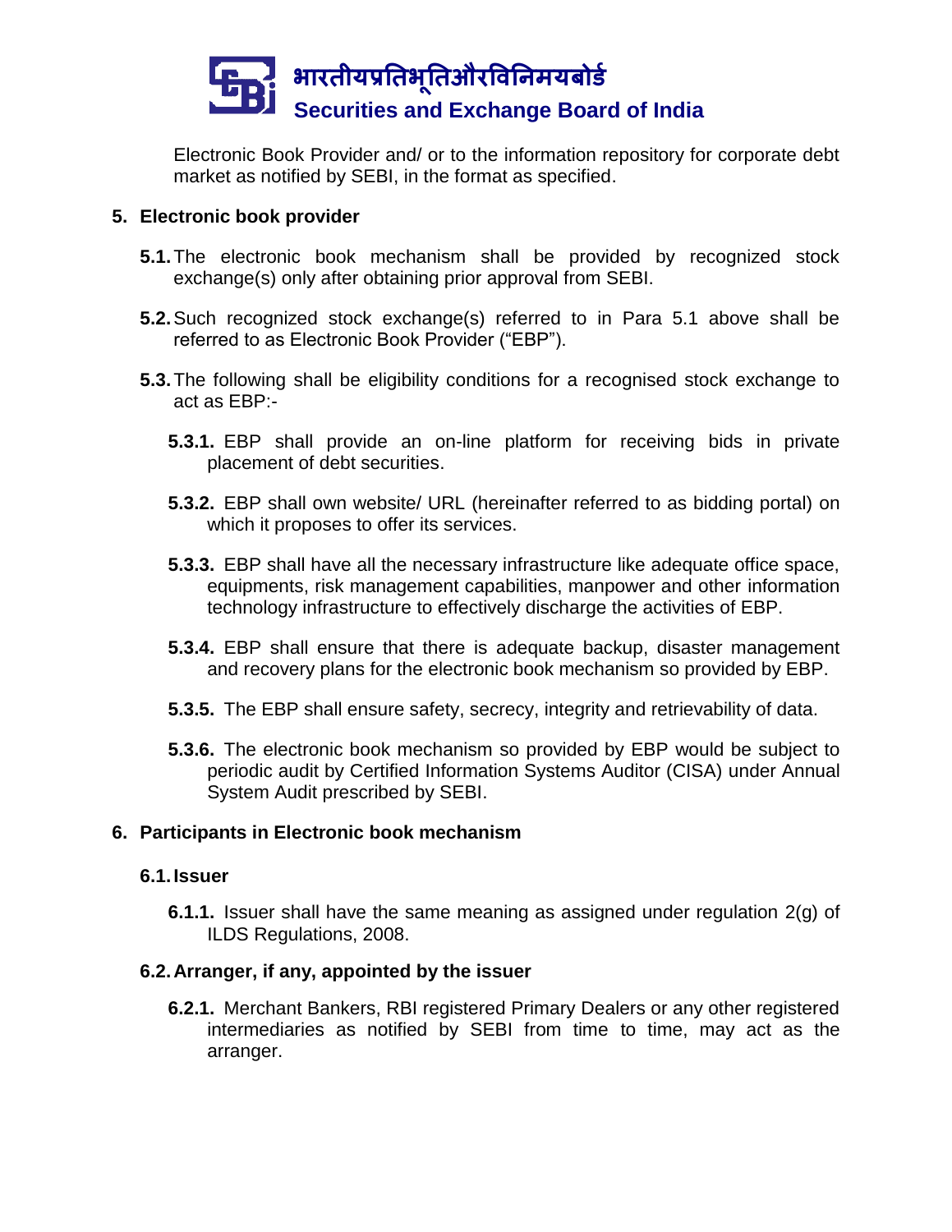

**6.2.2.** Arranger shall be categorised as a Category 1 Participant who may enter bids on EBP either on proprietary basis or for other participants such as High Net worth Individuals (HNIs), Institutional investors etc.

### **6.3.Sub-arranger , appointed by the arranger**

- **6.3.1.** Any broker registered with SEBI may act as a sub-arranger
- **6.3.2.** Sub- arranger shall be categorised as a Category 1 Participant who may enter bids on EBP either on proprietary basis or for other participants such as High Net worth Individuals (HNIs), Institutional investors etc.

### **6.4.Institutional Investors**

- **6.4.1.** Institutional Investors shall be as defined in Regulation 106 X (b) of SEBI (Issue of Capital and Disclosure Requirements) Regulations, 2009.
- **6.4.2.** Institutional investors shall be categorised as Category 2 Participants who may enter bids on proprietary basis or may participate through an arranger/sub-arranger.
- **6.4.3.** Institutional investors shall enter proprietary bids provided that minimum application or bid value is more than the minimum bid size as specified by the issuer.
- **6.5.**All the investors apart from the Institutional Investors, shall enter bids only through Category 1 Participants.
- **7. Roles and responsibilities of participants in electronic book mechanism:** The roles and responsibilities of each of the participants of electronic book mechanism shall be as follows:
- **7.1.** The arranger or sub-arranger or EBP shall ensure Know Your Client (KYC) of the participants before allowing them to make bids as follows:
	- **7.1.1.** In case the participants are Qualified Institutional Buyers , KYCs shall be ensured by EBP; and
	- **7.1.2.** In case of other participants by the arranger or sub-arranger, as the case may be.
	- **7.1.3.** Arranger or Sub-Arranger or EBP may undertake KYC of participants by obtaining/utilizing existing KYCs of clients from KRAs registered with SEBI.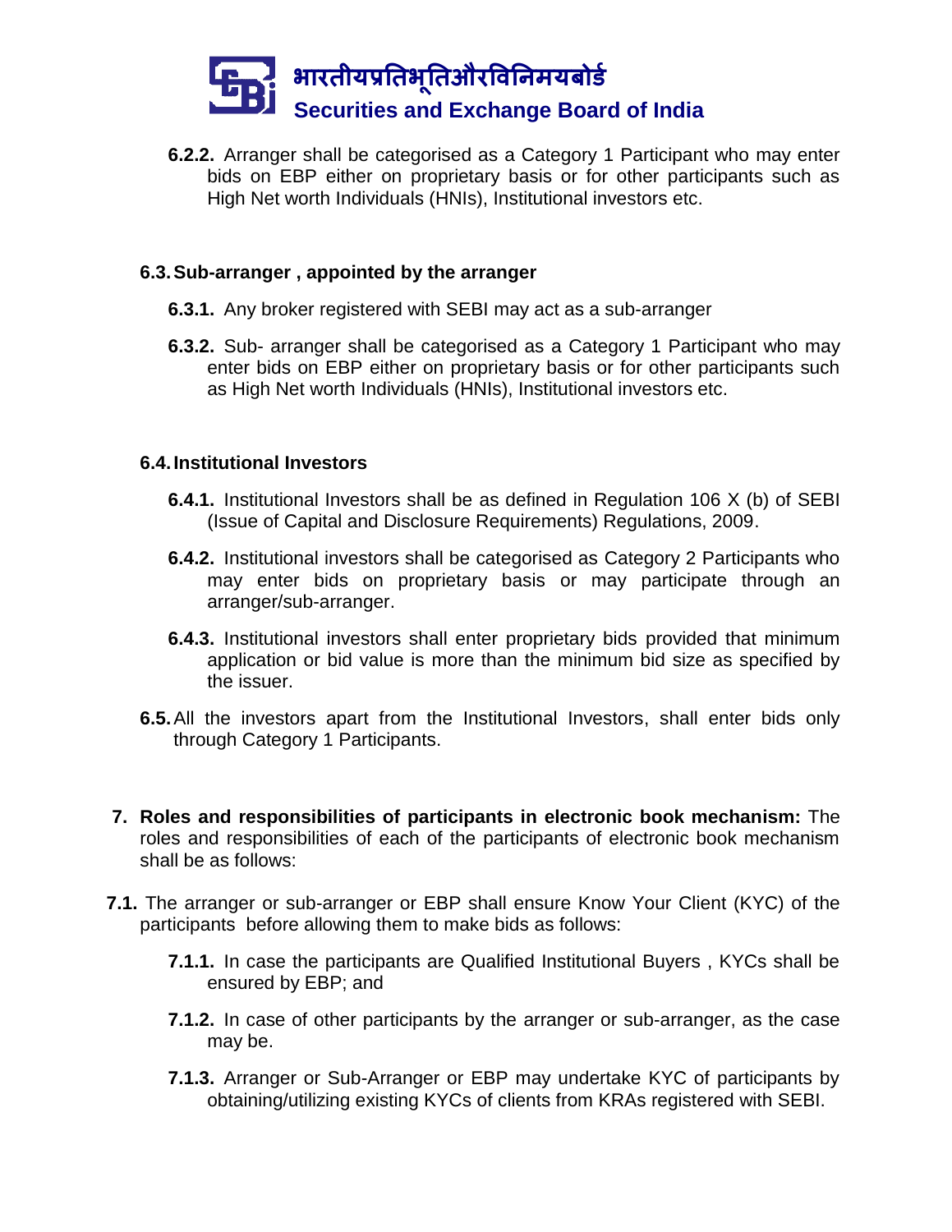

## **7.2.Issuer**

- **7.2.1.** The issuer shall ensure compliance with all requisite laws, rules, regulations, etc. with respect to private placement of debt securities.
- **7.2.2.** With respect to disclosure in PPM, the following shall be ensured by the issuer:-
	- (a) Disclosures as has been prescribed in acts, rules, regulations, etc. Issuer shall specify minimum issue size which shall be inclusive of green shoe option, if any.
	- (b) Details with respect to green shoe option shall be disclosed along with the reasons for the retention of excess amount, if any.
	- (c) The PPM may not contain the coupon details, however, the PPM may contain upper ceiling limit.
- **7.2.3.** The issuer shall enter into an agreement with the EBP containing necessary terms and conditions for usage of the electronic book mechanism, rights, duties, responsibilities, dispute resolution mechanism and liabilities of the issuer, EBP etc.

#### **7.3.EBP**

- **7.3.1.** The EBP shall lay down operational procedure including steps for uploading of the private placement offer letter/ placement memorandum containing details about private placement, list of the eligible participants for bidding through electronic book, respective time lines for each event etc.
- **7.3.2.** All the operational procedure laid down by the EBP shall be disclosed to the eligible participants.
- **7.3.3.** The EBP shall be responsible for accurate, timely and secured bidding process of the electronic bid by the eligible bidders.
- **7.3.4.** Notwithstanding the responsibility of the issuer as laid down below, the EBP shall be responsible for addressing investor grievances arising from bidding process.
- **7.4.**Any dispute between issuer and bidders or between EBP or bidders before listing of privately placed debt securities in recognized Stock Exchange(s) shall be settled as per their agreement and post listing as per arbitration bye-laws of exchange.
- **8. Procedure for electronic book mechanism:** The procedure to be followed for electronic book mechanism is as follows: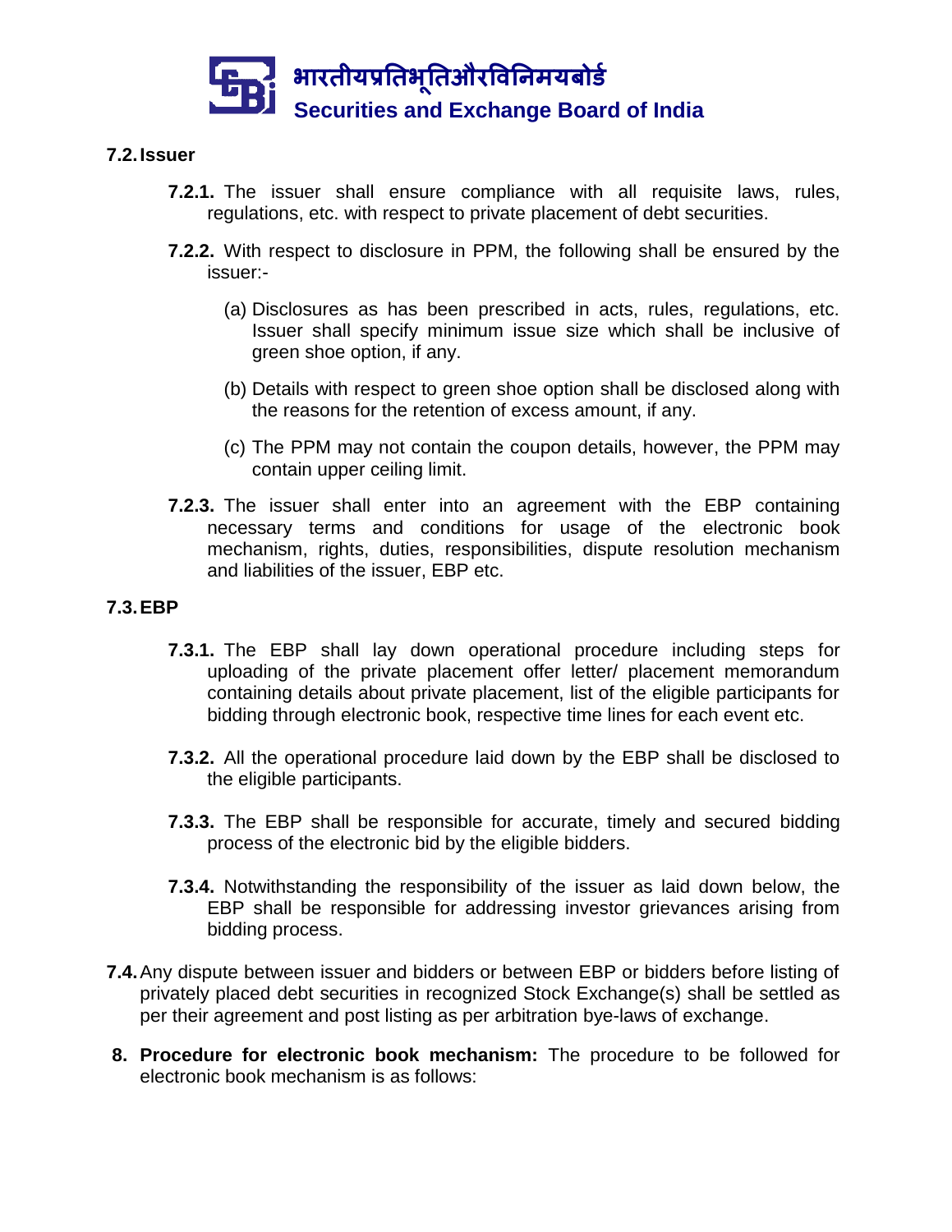

## **A. Pre-Bid Procedure**

- **8.1.**Participants shall be required to enroll with EBP before entering bids. However, enrollment of participants with EBP would not automatically qualify a participant to enter bids, as only eligible participants may participate in the bidding process.
- **8.2.**Qualified Institutional Buyer as per Regulation 2 (zd) of SEBI (Issue of Capital and Disclosure Requirements) Regulations, 2009 and other eligible bidders (as determined by the issuer) may participate in the bidding process.

Provided that in case the issuer is Non-Banking Financial Companies which are registered with Reserve Bank of India and Housing Finance Companies registered with National Housing Bank, the Qualified Institutional Buyer, eligible bidders (as determined by the issuer) and other participants enrolled with EBP may participate in the bidding process subject to them complying with RBI requirements, if any prescribed in this regard.

- **8.3.**The EBP shall provide the details of Qualified Institutional Buyer and other participants enrolled with EBP (if applicable) to the issuer.
- **8.4.**All enrolled participants (other than Qualified Institutional Buyers) who wish to participate on any issue either directly or through arranger, as applicable would be required to pre-register before being allowed to access to the PPM or other information with respect to issue. However, if the number of such preregistrations of participants (other than Qualified Institutional Buyers) exceed 200 in a year(cumulatively across all the issues of a particular issuer) , then the eligible bidders would be determined by draw of lots or first come first served basis undertaken by the EBP in consultation with issuer so as to limit participants to 200 in a year.
- **8.5.**Only the eligible participants shall have access to PPM and issue specific information and to the bidding portal provided by EBP. The bidding time window (bidding time, cooling period, renegotiation window etc.) shall be decided by issuer in consultation with the EBP which shall be disclosed to the bidders by EBP in advance.

## **B. Bidding Procedure**

- **8.6.**Biding shall be allowed in the bidding time window specified by the issuer.
- **8.7.**Bid shall be made by way of entering bid amount in Rupees (INR) and coupon/ yield in basis points (bps).
- **8.8.** Participants shall be allowed to enter multiple bids i.e. single participant may enter more than one bid.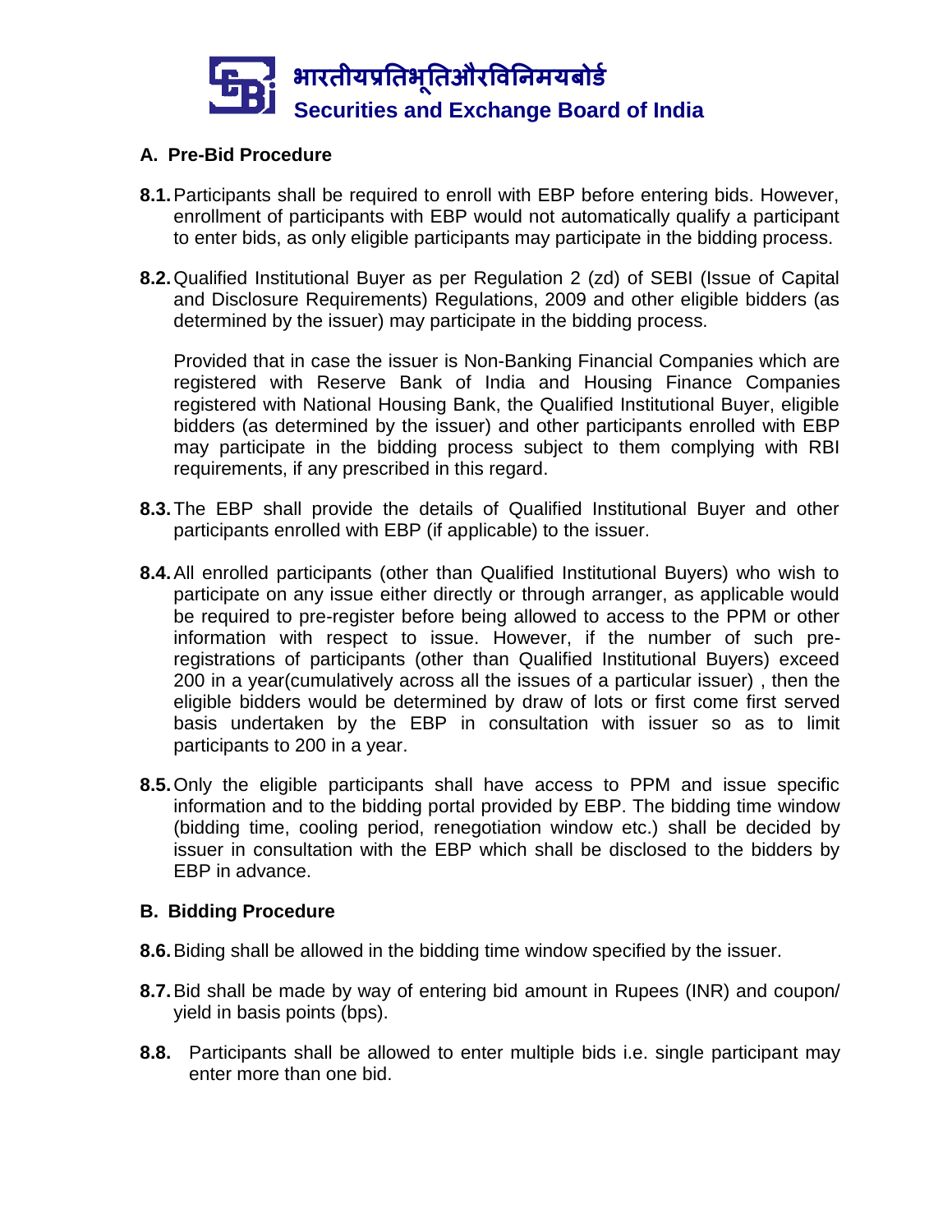

**8.9.** EBP shall provide a facility for generation of acknowledgement number against such bids.

### **C. Post Bidding Procedure**

- **8.10.** All bids received within bidding time window shall be provided by EBP to the issuer after bidding process is over.
- **8.11.** Issuer shall have the option to accept or reject bids received, if the issuer agrees to the yield so discovered.
- **8.12.** Issuer shall provide details of accepted bids to depositories to make allotment.
- **8.13.** EBP shall display bid details on the end of the bidding time window.
- **8.14.** At the end of the bidding time window, EBP shall on an anonymous basis, disclose the aggregate volume data , including yield, amount including the amount of oversubscription, total bids received, rating(s), category of investor etc. to avoid any speculations.
- **8.15.** For issues below Rs.500 crore, issuer shall upload details as mentioned in para 8.14 above with EBP and/or with information repository for corporate debt market as notified by SEBI, in the format as specified.
- **8.16.** EBP shall upload the allotment data on its website to be made available to the public.
- **9.** The provisions of this circular shall be applicable with effect from July 01, 2016.

**10.**Recognized Stock Exchanges are directed to:

a. comply with the conditions laid down in this circular;

b. put in place necessary systems and infrastructure for implementation of this circular;

c. make consequential changes, if any, to the bye-laws of the Exchange as may be applicable and necessary;

d. communicate to member brokers and create awareness among other participants;

e. create awareness among issuers and participants.